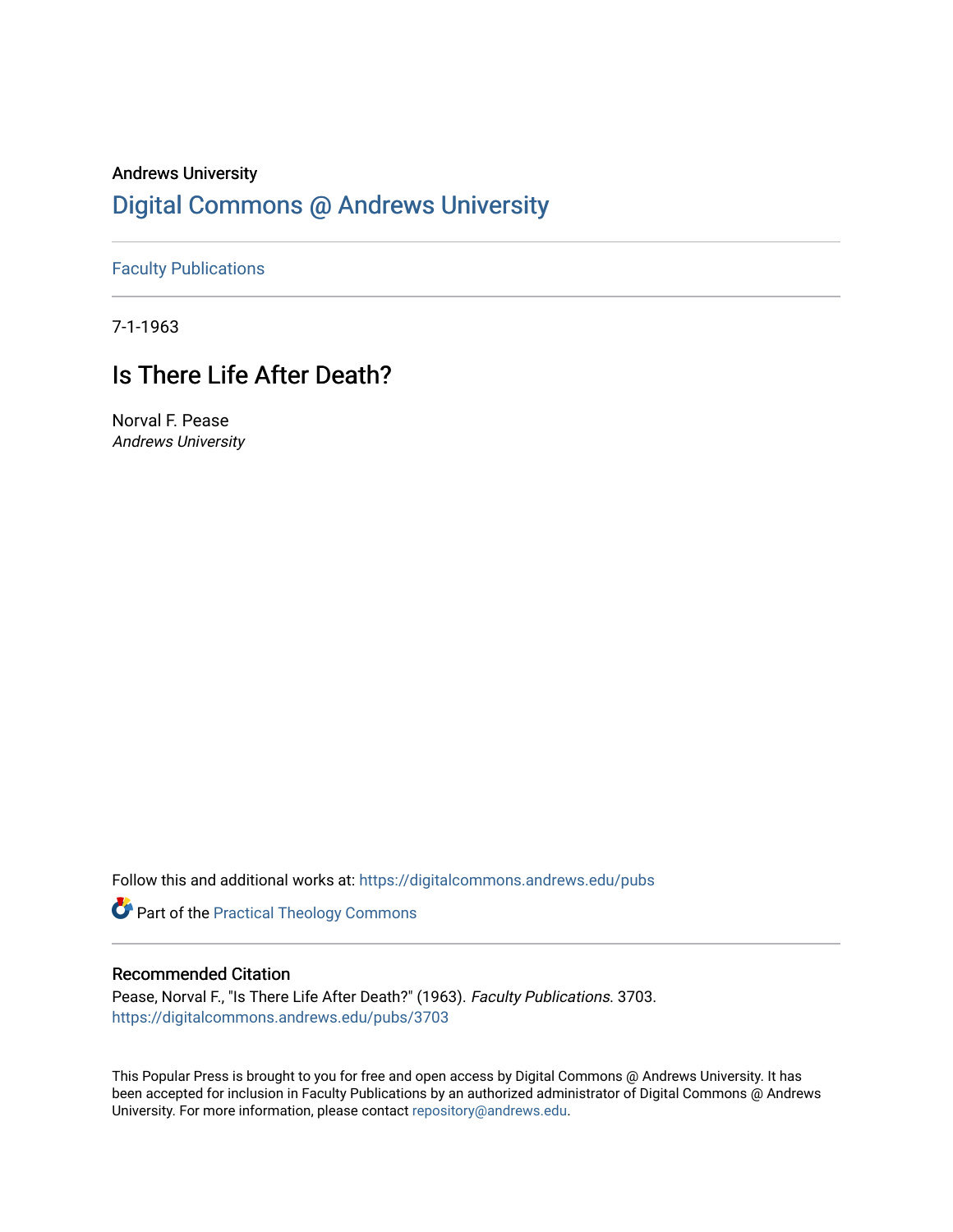# **IS THERE LIFE AFTER**  $T_f$  *a Man Die, Shall He Live Again?"*  $DEATH$

"If a man die, shall he live again?" Job 14:14. This question has been asked by man from the dawn of history. Philosophers have asked it. The aged have asked it as they have faced the setting sun. Countless millions have asked it beside sickbeds and open graves.

Scores of answers have been proposed. The world has had its Aristotles, its Platos, its Robert A. Millikans, its Miltons, who have believed in the life beyond. It has also had its H. L. Menckens, its Bertrand Russells, its Clarence Darrows, its G. B. Shaws, who have scorned the idea of immortality. In too many cases the arguments pro and con have been based on rationalization and personal preference.

But, rising above the multitudes who have speculated about immortality, is the figure of One who said with calm assurance, "Because I live, you will live also." John 14:19, R.S.V. The answer to man's question is not to be found in man's reason, but in Jesus. His resurrection guarantees a life beyond death for His followers.

One of the tragedies of modern theology is the tendency on the part of many to deny the literal bodily resurrection of Jesus. For example, Paul Tillich considers the resurrection of Jesus as "a symbolic interpretation of the Cross without any kind of objective *reality."—Systematic Theology,* vol. 2, p. 153. Karl Barth, despite his profession of concern about the importance **of**  the "resurrection event," insists that the stories of the resurrection "are couched in the imaginative, poetic style of historical saga, and are therefore marked by the corresponding obscurity. For they are depicting an event beyond the reach of historical research and depiction."—Church *Dogmatics,*  vol. 3, part 2, p. 452. Emil Brunner says regarding the resurrection, "It is historical only for the believer. It is not a piece of the historical continuum, but rather an 'intrusion' of that which is beyond history into history."— *Die Christliche, Lehre von Schopfung and Erlosung,* page 384, quoted by P. **K.**  Jewett, *Emil Brunner's Concept of Revelation,* page 27. In the theology of **Rudolph** Bultmann, "the resurrection texts are to be read . . . as adding only another detail to the mythic treatment of Jesus' Cross."—R. R. Niebuhr, *Resurrection and Historical Reason,* page 60.

These efforts to reduce Jesus' resurrection to the level of myth indicate a great departure from the emphasis of the Scriptures. The Gospels tell a definite story of bodily resurrection. In his sermon at Pentecost, Peter said, "This Jesus God raised up, and of that we all are witnesses." Acts 2:32, R.S.V. To the philosophers at Athens, Paul reported that God had "given assurance to all men by raising Him from the dead." Acts 17:31, R.S.V. Before Agrippa, Paul said, "Why is it thought incredible by any of you that God raises the dead?" Acts 26:8, R.S.V. In the introduction to his letter to the Romans, Paul said **of**  Jesus that He was "designated Son of God in power according to the Spirit of holiness by His resurrection from the dead." Romans 1:4, R.S.V. In 1 Corinthians 15 (R.S.V.), the "resurrection chapter," Paul recounts how Jesus "was raised on the third day in accordance with the Scriptures." Verse 4. He continues that if Christ be not raised, "our preaching is in vain and your faith is in vain." Verse 14. Jesus is called "the firstfruits of those who have fallen asleep." Verse 20. These texts and many more testify to the greatest fact in the history of the Christian faith—the resurrection of Jesus Christ from the dead.

Why, in the face of such clear testimony of Scripture, do the critics try

to explain away the resurrection of Jesus? The answer, in part, is the cringing fear of supernaturalism. To the modern theologian, the immediate working of God in human affairs is unthinkable. "What cannot be thought as occurring in nature also cannot be conceived as an historical event, in the ordinary sense."—R. R. Niebuhr, *op. cit.,* p. 105. This being the case, the naturalistic theologian must interpret the resurrection as myth, fantasy, or mistaken faith. Even those who admit the resurrection "event" as the center of Christian history, must reduce this "event" from a historical happening to an intangible "experience" on the part of Jesus' followers. Pathetic efforts are made to save the resurrection "idea" while denying the resurrection fact. Throughout the New Testament, the resurrection is presented as an act of God. Why should not the Christian accept God's ability to bring Jesus forth from the tomb?

Unfortunately, evangelical Christians who sincerely believe in the literal resurrection of Jesus have often weakened their case by a mistaken philosophy of the nature of man. This fact was called to the attention of the Christian world in 1958 by Oscar Cullmann when he published his lecture, *Immortality of the Soul or Resurrection of the Dead?* (New York, Macmillan ). In this book he pointed out that the idea of the immortality of the soul is a Greek invention, not a primitive Christian belief. He characterizes the Christian belief in the immortality of the soul as "one of the greatest misunderstandings of Christianity."—Page 15. His position is that "for the first Christians the soul is not intrinsically immortal, but rather became so only through the resurrection of Jesus Christ, and through faith in Him."—Page 17.

Cullmann recognizes the signifi-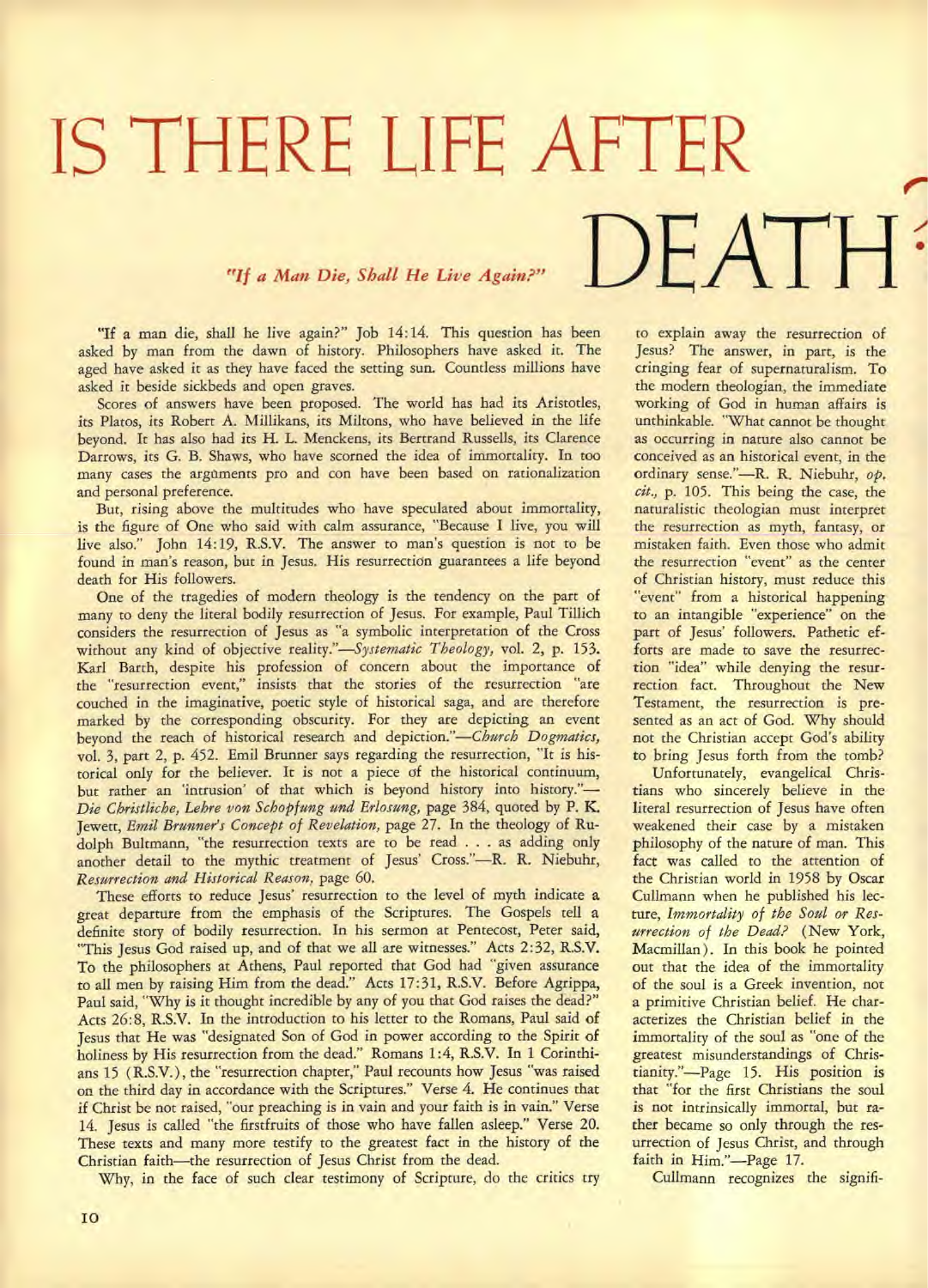# *by* **Norval F. Pease**

cance of this belief as it affects the resurrection of Jesus. He points out that Jesus could not gain the victory over death "by simply living on as an immortal soul, thus fundamentally *not* dying."—Page 35. Christ died in the truest and fullest sense of the word. "Resurrection," he goes on to say, "is a *positive* assertion: the whole man, who has really died, is recalled to life by a new act of creation by God. Something has happened—a miracle of creation! For something has also happened previously, something fearful: life formed by God has been destroyed."—Page 27.

This insight involves a clear understanding of "body" and "soul." The Greeks thought the body was evil, and that the soul alone survived. This idea was borrowed by Christianity. But the Bible teaches, as Cullmann points out, that "the body is not the soul's prison, but rather a temple."-Page 30. Jesus' resurrection as "a spiritual body" is an example of what will happen at "the last day," for Jesus was "the firstfruits of those who have fallen asleep" (1 Corinthians 15:20, R.S.V.) ; the "firstborn from the dead" ( Colossians 1:18, R.S.V.). Between death and the resurrection, "the most usual image for Paul is: 'They are asleep.'"-Page 51. The resurrection day will be a great re-creation of that which God made, but which was marred by sin and death.

Such an understanding of death and the resurrection makes unnecessary the theory of many sincere evangelical Christians that the soul survives death in a disembodied form, and is reunited with the body at the resurrection. How much more consistent to believe that man is a unit; that "God . . . breathed into his nostrils the breath of life; and man became a living being." Genesis 2:7, R.S.V.



As a result of sin man became subject to death. Jesus won the victory over death in His great atonement, which reached its climax in His resurrection. As a result of this victory, Jesus could say, "Because I live, you will live also."

In the same manner that He was raised from death, body and soul, by the power of God, so those who have faith in Him will be resurrected in the last day. Just as He came forth with "a spiritual body"—real, recognizable, yet capable of things beyond the ability of the physical body we possess, so those who are resurrected will come forth glorified and immortal. This is what Jesus meant when He said, "For God so loved the world that He gave His only Son, that whoever believes in Him should not perish but have eternal life." John 3: 16, R.S.V. Immortality, resurrection, eternal life, are dependent upon faith. The alternative is death and eternal annihilation.

Why should many good people protest so vigorously against this simple, reasonable interpretation of Scripture? In his preface, Cullmann recalls how bitterly his viewpoint was opposed. He was characterized as "a kind of monster who delights in causing spiritual distress."—Page 5. He defends his position thus: "The attacks provoked by my work would impress me more if they were based on exegetical arguments. Instead, I am attacked with very general considerations of a philosophical, psychological, and above all sentimental kind. It has been said against me, 'I can accept the immortality of the soul, but not the resurrection of the body,' or 'I cannot believe that our loved ones merely sleep for an indeterminate period, and that I myself, when I die, shall merely sleep while awaiting the resurrection.' "-Page 7.

"I would venture to remind my critics that when they put in the forefront, as they do, the particular manner in which they *wish* themselves and their loved ones to survive, they are involuntarily giving grounds to the opponents of Christianity who constantly repeat that the faith of Christians is nothing more than the projection of their desires. In reality, does it not belong to the greatness of our Christian faith, as I have done my best to (*Continued on page 30*) our Christian faith, as I have done my best to